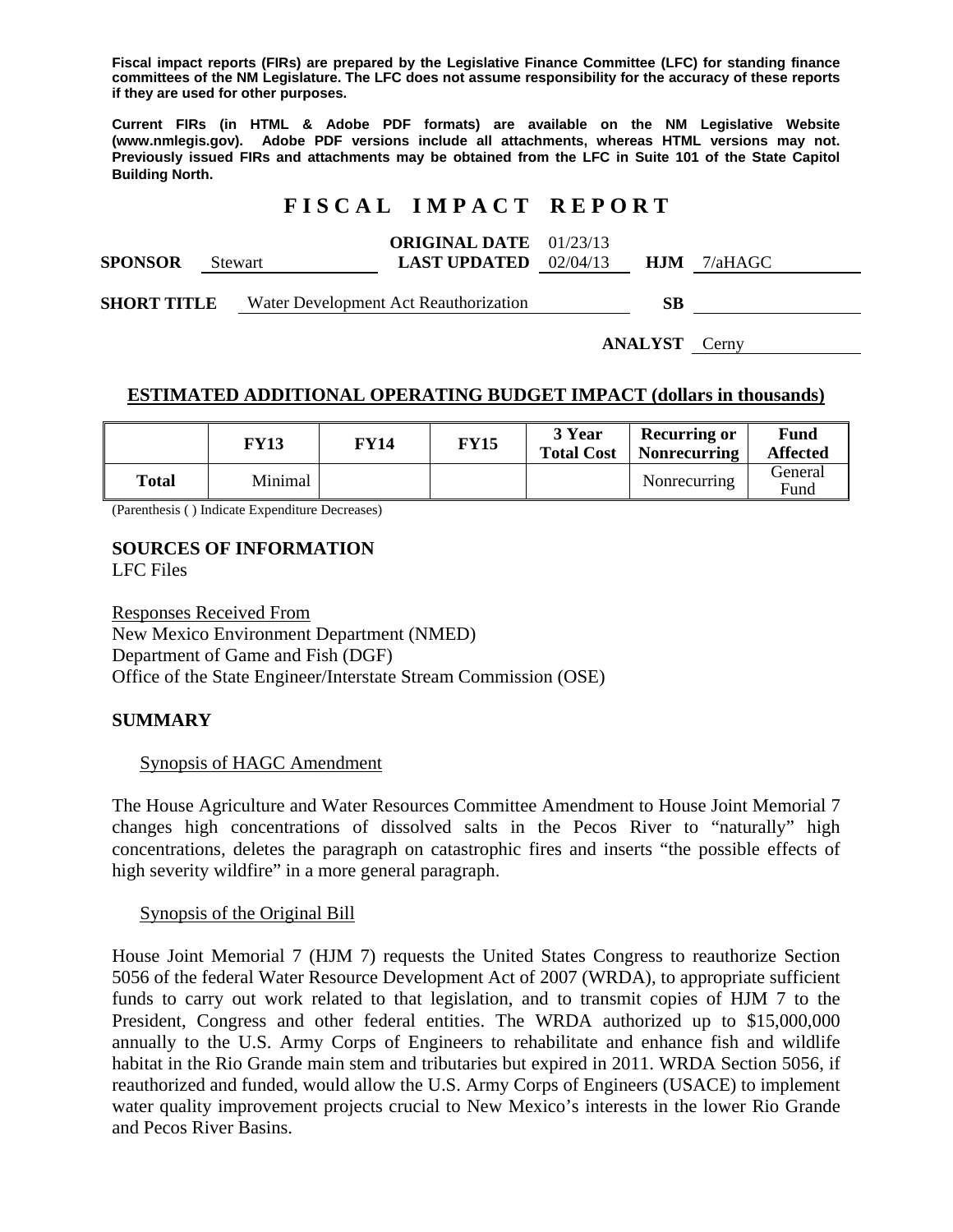# **FISCAL IMPLICATIONS**

Minimal costs associated with notifying recipients.

#### **SIGNIFICANT ISSUES**

OSE notes that two essential projects under WRDA are studying the salinity and environmental management issues – including economic impacts – in the lower Rio Grande and Pecos River Basins. On the Rio Grande, the New Mexico Interstate Stream Commission (NMISC) and Texas Commission on Environmental Quality have collaborated for more than five years to sponsor and provide the required cost share for a study that will include recommendations for additional federally-funded work that could be performed with a state cost share under WRDA Section 5056. In the Pecos River Basin a similar effort under WRDA was initiated in 2011.

The reauthorization and funding is crucial to implementing a successful technical program to identify salinity sources and potential remedies. The congressional action called for in HJM 7 would better position New Mexico to mitigate adverse economic and environmental effects of elevated salinity in the both basins. Such mitigation would make more water usable for beneficial use and economic development.

DGF and NMED both indicate that the WRDA funding of up to \$15 million annually to the USACE and the United States Fish and Wildlife Service for fish and wildlife rehabilitation in the Rio Grande basin would create opportunities for conservation of threatened and endangered species in the basin, particularly within the middle Rio Grande by improving fish and wildlife habitat.

## **PERFORMANCE IMPLICATIONS**

The types of watershed restoration activities recommended by the reauthorization of WRDA are an NMED performance measure.

## **OTHER SUBSTANTIVE ISSUES**

OSE notes that some of the HJM 7's recitals (or, WHEREAS clauses) are not factually correct. For example, the citation with regard to watershed degradation is not well supported by physical data. (See the amendment section for suggested deletions and insertions.)

Further, it is important to cite the ongoing cooperation with Texas authorities in light of the recent water lawsuit brought forward by the State of Texas.

Additionally, the WRDA Section 5056 program could be used by the Corps, State, and others in the middle Rio Grande to proactively address and resolve potential endangered species and water user conflicts through focused habitat restoration activities.

## **AMENDMENTS**

OSE suggests the following amendments to the memorial:

1) **"**WHEREAS, the water quality of the Rio Grande and the Pecos river and other tributaries is impaired, in part, by **Add the following word** naturally high concentrations of dissolved salts and elevated levels of bacteria that can limit available water supply for municipal and agricultural use"; and